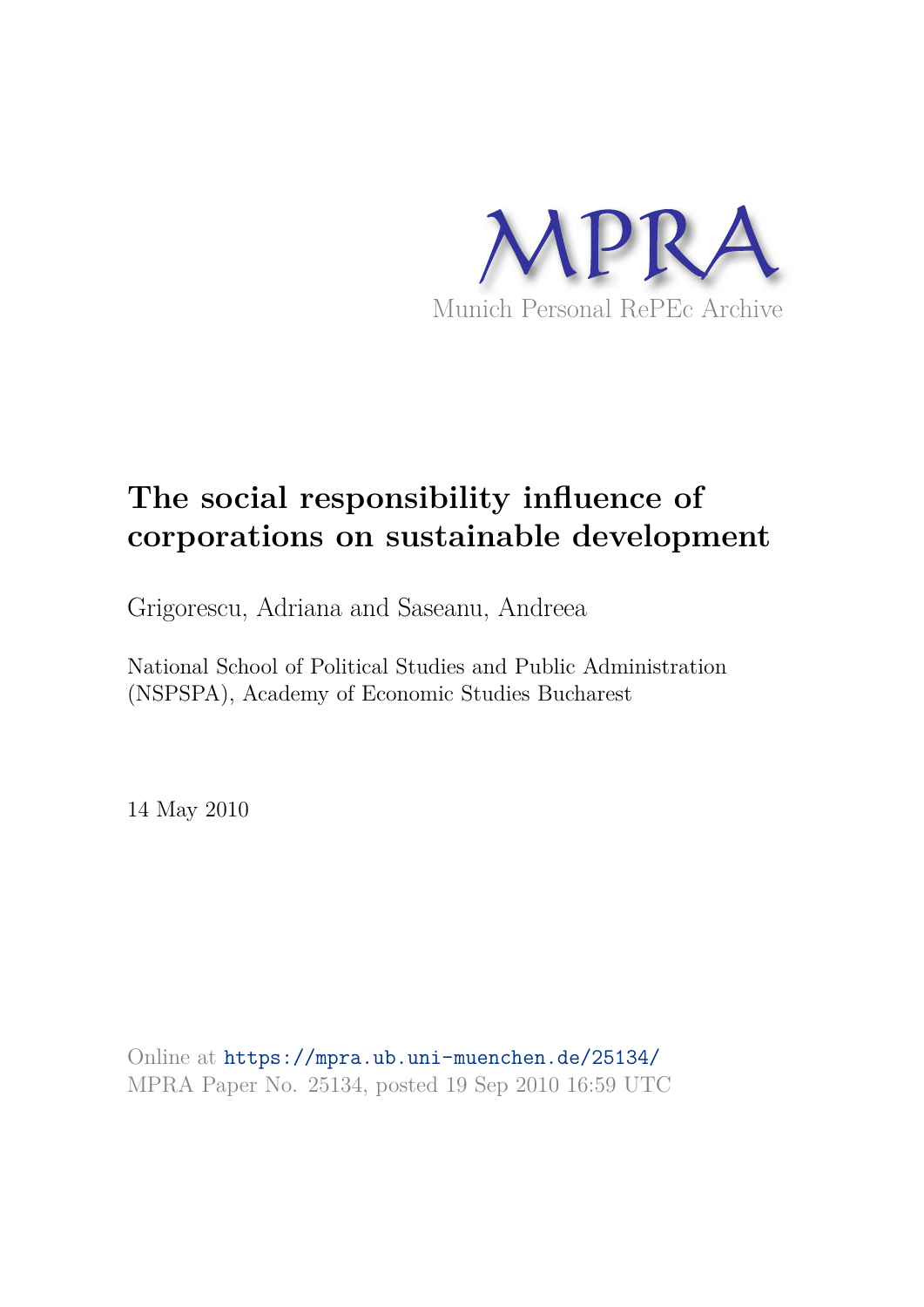#### **PAPER PRESENTED:**

International Conference "Actual problems of global economy", University "Ovidius" Constanța, Faculty of Economic Studies, Asociația Facultăților de Economie din România (AFER), Societatea □tiintifica de Management din România (SSMAR), 14-15 mai 2010, Constanța, România

#### **PAPER PUBLISHED:**

Analele Universităţii Ovidius Constanţa. Seria: tiinţe Economice, Volumul X, issue 1, ISSN 1582 – 9383, pg.1049-1054

## **The Social Responsibility Influence of Corporations on Sustainable Development**

Adriana Grigorescu, Ph.D. Full Professor *National School of Political Studies and Public Administration Bucharest adrianag@snspa.ro* Andreea Săseanu, Ph.D. Associate Professor *Academy of Economic Studies Bucharest saseanu@yahoo.com*

#### **Abstract**

The social responsibility of corporations is a concept that refers to the debt which companies (as social actors) has with respect to all the parties involved in the development of actions presupposed by their economic activity. The concept refers to all categories of companies, from micro-enterprises, up to multinational companies. The companies' task in the social responsibility of corporations refers to the fact that the respective company has to act bearing in mind the consequences, positive or negative, caused by their activities into the society, the company having the obligation of minimizing the negative effects.

#### **1. Introduction**

The social responsibility of corporations or CSR (Corporate Social Responsibility) refers to the way in which businesses balance their values and behavior with the expectations and needs of the interested parties – not only of the clients and shareholders, but also of the employees, suppliers, communities, authorities and of the

company as a whole. Balancing all of these interests, the company's ability to meet all of these expectations and to bring solutions have to be realized in an organized manner by totally integrating the concept of social responsibility within the management systems and, consequently, in all the companies' activities, in the organizational culture, in the essence of the business.

This integration process is realized in time and in conformity with some governing principles, with some managerial models and regularly in the framework of certain agreements which the companies sign at a global level with international organisms. Therefore, international norms and standards are imposed in order to ensure measuring and comparing the performances attained by the companies with regard to CSR.

Important Romanian companies are implementing the CSR framework according with the main international approaches. An example is Petrom, a company dealing in petrol distribution.

#### **2. International framework**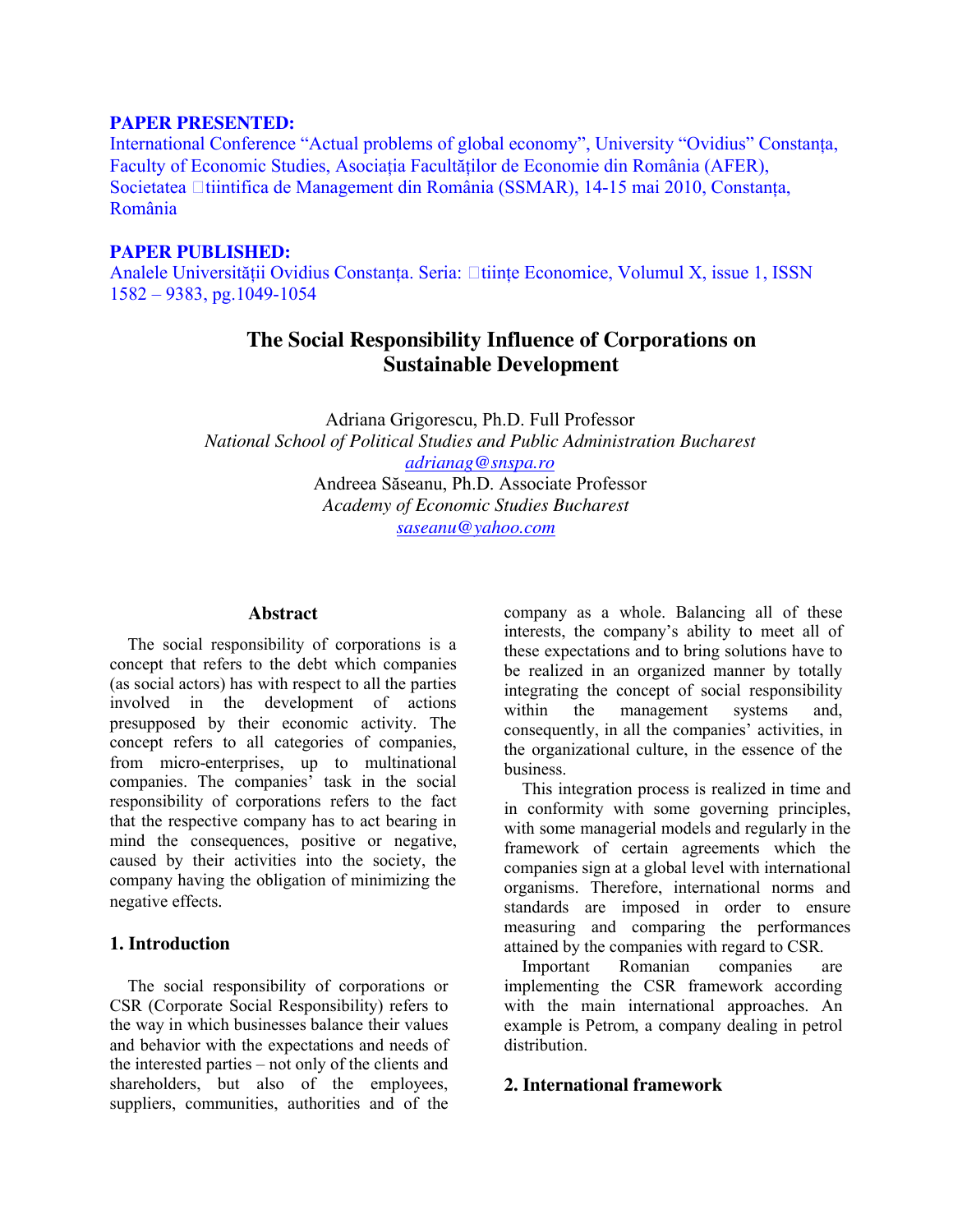

*Fig. no. 1 Presentation of CSR*

From the international institutions perspective, CSR (Corporate Social Responsibility), is an idea which refers to the contribution that the companies should have to the modern society development.

As the states and international institutions realized that adopting the CSR principles by the companies serves the sustainable development objectives, consequently appeared the need of certain international standards in order to define what a ..desirable corporate behavior" means.

The United Nations, European Union and the Organization for Economic Co-operation and Development are three of the most important institutions involved in the elaboration of a framework to define CSR and establish the indicators for a transparent evaluation.

This framework was accompanied by recommendations and principles that would guide the states and local authorities in formulating public policies in order to promote, ensure transparency and support the CSR initiatives.

By analyzing figure 1, we can say that a company is "socially responsible", if it knows the CSR principles internationally promoted and it aims at its integration locally.

If, before the year 2000, sustainable development was a subject approached in macroeconomical terms, nowadays it is especially debated in micro-economical terms, at the level of economic entities. This subject mainly regards the large multinational corporations, considering their turnover and presence in all the countries of the world, including those in which the respect for human rights or the fight against corruption do not constitute a priority of the governments.

Generally, sustainable development applied at the level of corporations and economic entities materialized in the concept of "social responsibility of corporations". The European Commission in the "Green paper" dedicated to this concept defines it as follows: "The voluntary integration by the companies, of social and environmental preoccupations in their economic activities and in their relation with the stakeholders".

This definition raises three fundamental principles:

• Voluntary action of the companies;

 Triple approach: economical, social and environmental;

• Reporting to the companies' stakeholders.

Sustainability and responsibility have been reunited under the .umbrella" of social responsibility of corporations (CSR- Corporate Social Responsibility), which became a global movement.

As the welfare of a country is not only measured in its GDP, but also in the aspects of education, health, freedom of speech, income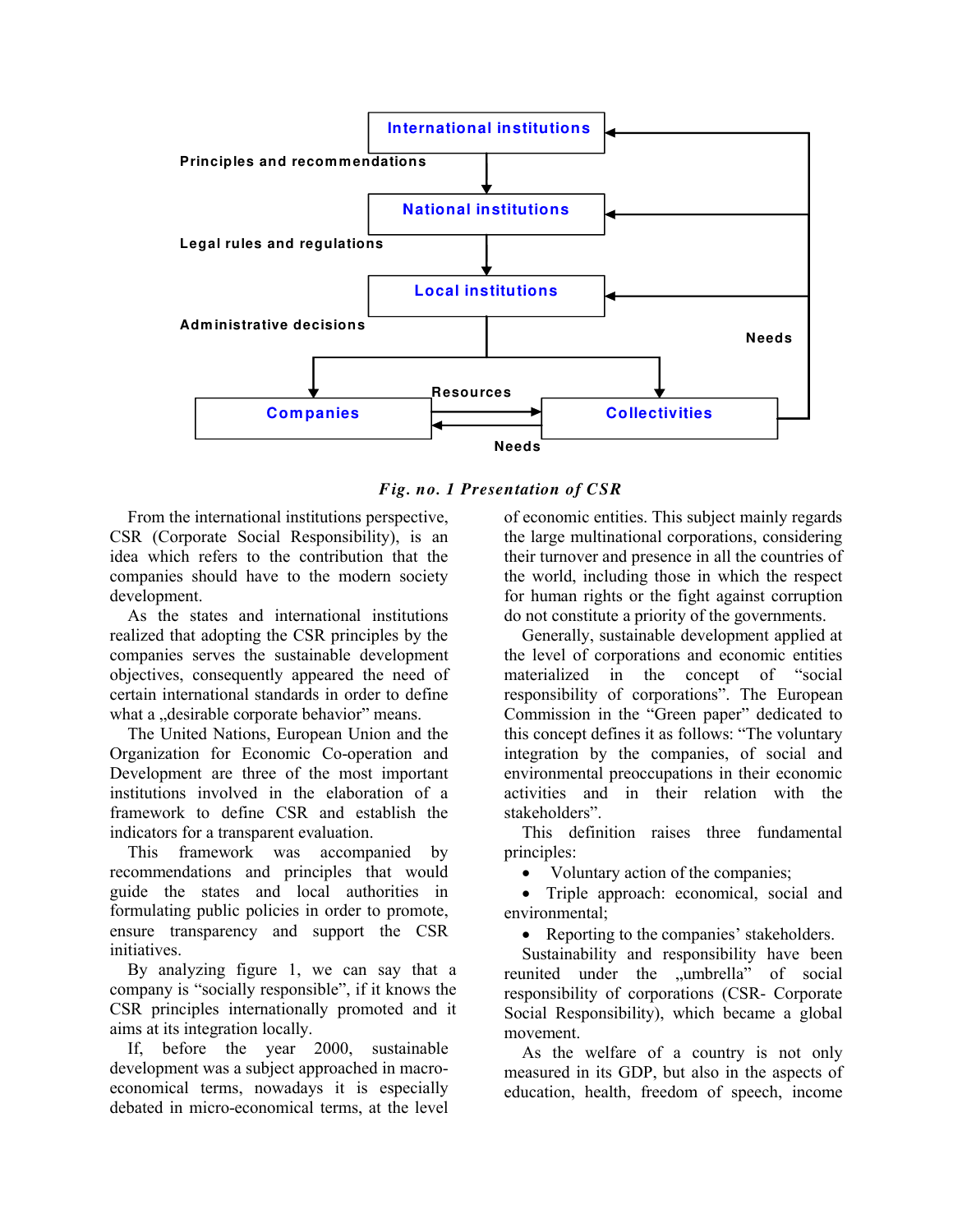allocation etc., in the same way, the state of an economic entity is no longer evaluated solely through the financial result. A large part of the companies' capital is presently non-corporate, founded especially on people's intelligence and less on infrastructure. It is related to image, brand, to passing from quantity to quality.

Offering only inexpensive products and services is no longer sufficient. Companies must also offer guaranties with regard to the origin of the raw materials, manufacturing or purchasing conditions, respecting the environment and human rights. Clients get more easily attached to ethical products, even though they are sometimes more expensive. Ethics is present nowadays at the Stock Market (Stock Market Indexes of corporate social responsibility), among the banks' criteria for granting loans (McDonough ratio) and the investors' criteria for placing their capital. Last but not least, ethics is a demand of the local communities and public authorities. Therefore, the interests of corporations can no longer advance independently from the stakeholders who ensure their durability: shareholders, employees, consumers/ customers, suppliers, subcontractors, population, authorities. The companies stand before a challenge: that of conciliating all of these interests, which is not related with generosity, but with lucidity and intelligence.

European Union is interested in CSR, which considers to be a means to the end established at the European Council from Lisbon, from the year 2000 of becoming *"the most competitive and dynamic economic system in the world, able to sustain the economic development through more and better jobs and more efficient social cohesion."*

In order to guide the companies in the CSR implementation, the European Union has also elaborated a series of principles, which aim at two dimensions of the relationship between the company and community:

## **3. The internal dimension**

In the direct relation with the employees, the companies have the responsibility to:

• Ensure the improvement in the lives of the employees, in the workplace and outside the workplace.

- Ensure a safe and healthy work.
- To responsibly approach the restructurings in the case of a crisis, taking into consideration the interests of all the stakeholders.

 To minimize the impact of the activities undergone on the environment and natural resources.

### **4. The external dimension**

In the relation with all their stakeholders, the companies should:

- Support the development of the communities where they activate.
- Support the development of the local economic systems by signing partnerships with local distributors.
- Respect human rights stipulated in the Universal Declaration of Human Rights from 1948.
- Protect and encourage the protection of the environment at a global scale.

European Union recommends companies to integrate these principles within their code of conduct and to report on the way in which they have been applied.

The Organization for Economic Co-operation and Development (OECD) developed from the Organization for Economic Co-operation (OEEC), founded from 1947 in order to support the Marshall Plan implementation.

Created as an economic homologue of NATO, OECD took over the responsibilities of OEEC in 1961. The mission of the organization is to help the states to reach sustainable development on an economic plan.

## **5. OECD Perspective**

In order to coordinate the companies' actions to reach sustainable development at a global scale, the OECD has elaborated, in 1976, "Guidelines for Multinational Enterprises" – a series of guidelines that have to be taken into consideration by any company, regardless of the domain in which they activate, aiming at the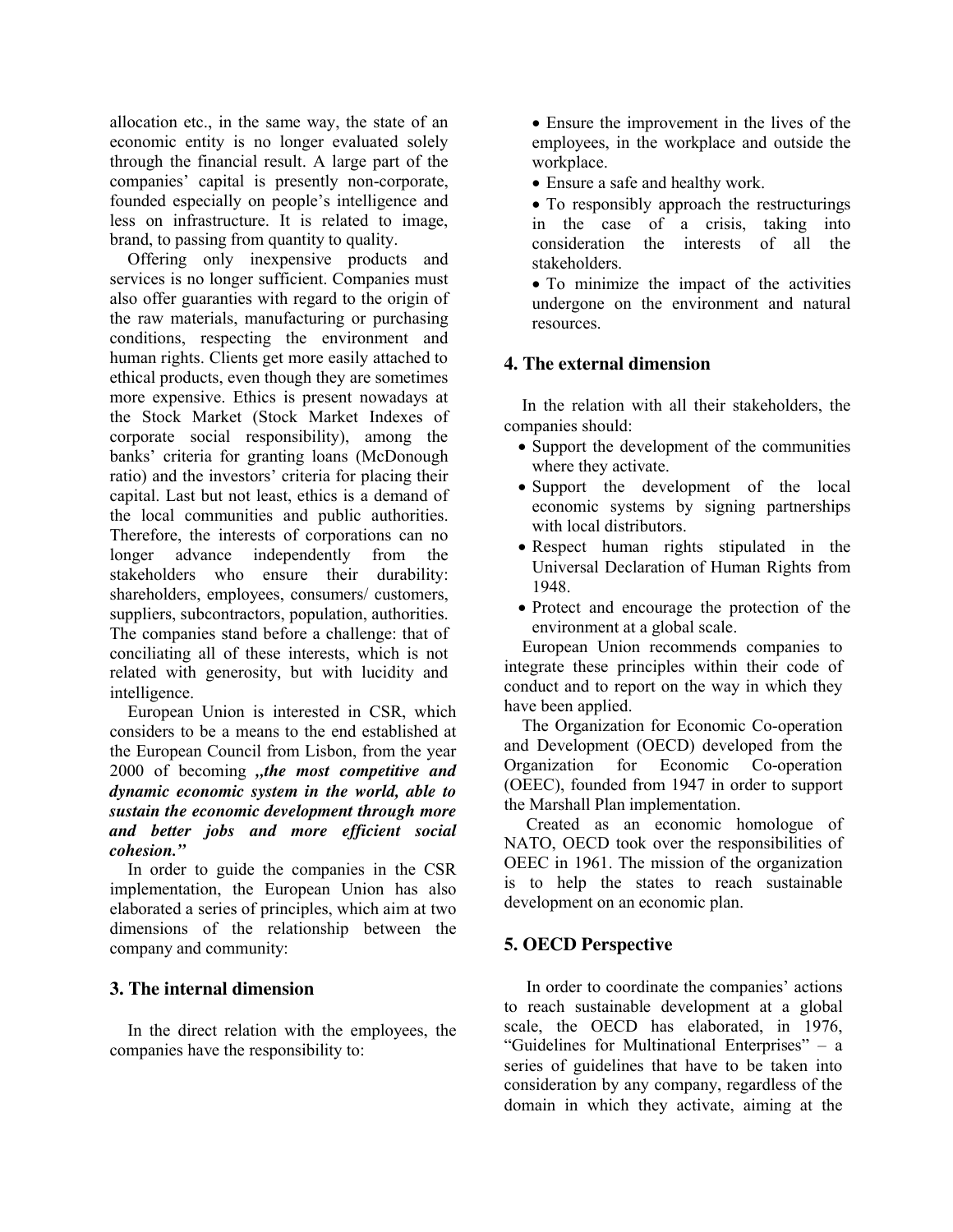human rights, environment protection, the consumers' interests, corruption and competition. In the year 2000, the revised variant of the "Guidelines for Multinational Enterprises" was published.

According to "OECD Guidelines" the companies should:

- contribute at the economic, social and environmental development, supporting the principle of sustainable development;
- respect human rights in all the activities they carry on;
- encourage the development of local communities;
- not accept exemptions that are not included within the local legislative framework related to the environment, health, security, work and taxation;
- support and apply the equitable principles and practices of company management;
- develop and apply efficient management systems for establishing a relation of confidence with the societies in which they activate;
- promote the company's values in front of the employees through training programs;
- not discriminate and not sanction the individuals or institutions that warn the management team of the company's irregular practices;
- encourage business partners to apply the "OECD Guidelines";
- not involve unjustifiably in local political activities.

The European Union and the governments of the States Member OECD support the principles stipulated in the "Guidelines".

#### **6. Social impact**

The current global context is characterized by the emergence of a relation of forces in the economic-financial game; forces of constraint for corporations, which generate legal risks and especially reputation risks which could affect the performance, as well as the durability of multinational corporations.

With regard to multinational companies, the public opinion expresses increasing demands of transparency and responsibility. The impact of the public opinion within the society often has repercussions in a reactive and remonstrative manner. The source of this attitude is the suspicion manifested towards the large companies. Losing confidence in the company, as an institution, is mostly caused by the painful experience of industrial mutations and workplace instability, as a consequence of the delocalization.

The role of large multinational companies is a complex one, nowadays, these companies being actors with full responsibilities in the social context. The corporations' legitimacy is conditioned by general interest criteria for the society which they cannot avoid. Peter Drucker stated:" In the society that follows, the largest challenge for a broad-reach company – especially a multinational one – will undoubtedly be its social legitimacy: its values, its mission and its vision."

Civil society acknowledges the legitimacy of the companies responsible socially and towards the environment, through various instruments: taxes, administrative authorizations, specialized notification agencies, Stock Market Indexes for social responsibility, granting awards, through labeling, etc. The Civil society has the obligation to put pressure in the sense of promoting laws, regulations and standards of excellence with regard to the corporate social responsibility.

## **7. Petrom example**

For instance, within the company Petrom, through the CSR programs, expressed by the slogan "Respect for the Future!", the company is trying to take into consideration the needs of their current customers, as well as the interest of the future generations related to environment protection and to the sustainable development of the society. The company is conducting CSR projects in order to support the employees of Petrom, the Education, Sports, Environment Protection, Quality and Local Communities.

In order to support the Petrom employees, through the "Think Ahead" program there has been organized a series of information campaigns with respect to environment protection. In addition, Petrom has performed programs to inform and train vulnerable communities with respect to disasters, together